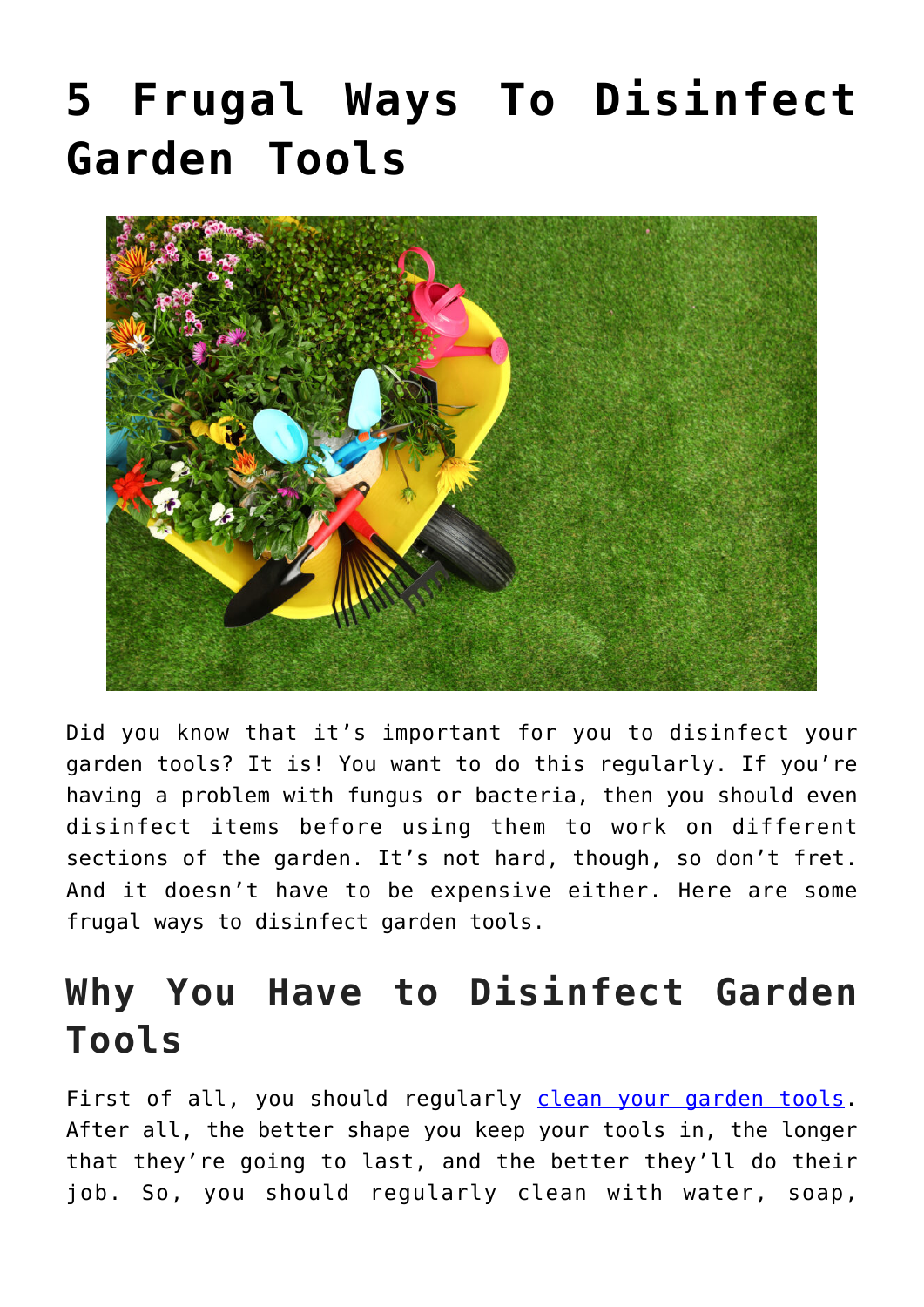scrubbing, etc. to keep those tools in good shape. Get rid of the dirt, sap, rust, etc.

You don't have to disinfect garden tools every single time that you use them. However, you'll want to do so periodically. For example, you might do so at the start or end of each gardening season. That said, if you experience a problem with fungi or bacteria, get proactive and disinfect more often. After all, you don't want to spread the problem all around your garden!

## **Frugal Ways to Disinfect Garden Tools**

Here are some of the most common frugal ways to disinfect garden tools that we know:

#### **1. Bleach Water**

There's a lot of debate about whether or not you want to use bleach in your garden. If you're growing food that you want to eat, or you regularly have pets or kids in your garden, then you might find bleach to be too toxic an option. However, we'll start here, because it's one of the most common frugal ways to disinfect garden tools. [Gardening.org](https://gardening.org/clean-maintain-and-store-garden-tools/) recommends a solution of nine cups hot water to one cup of chlorine bleach.

*Note: Bleach is fine for most of your garden tools but it's not good for your plants. It can kill them. Therefore, if using this option, do your disinfecting away from the actual garden itself.*

#### **2. Distilled White Vinegar**

For those of you who don't want to use bleach in the garden, which is totally understandable, try vinegar instead. Gardening.org says that you can use distilled white vinegar on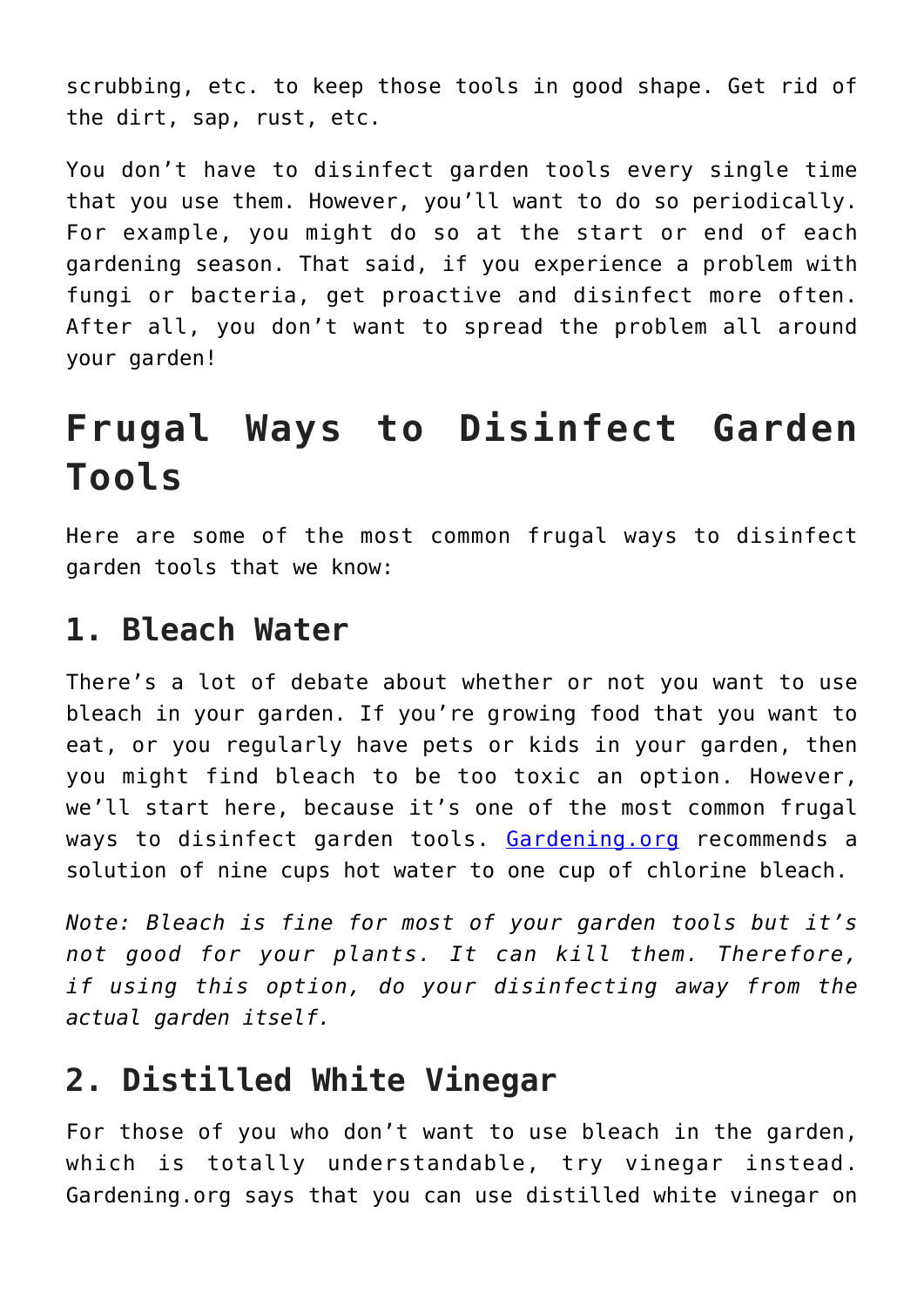its own or make a 50/50 solution with water. Either way works to disinfect your garden tools.

*Note: Like with bleach, you want to use the vinegar outside of the actual garden area in order to protect the plants.*

#### **3. Alcohol**

Obviously, alcohol is one of the most common disinfectants that most people use around the home. Chances are that you already have some. [University of Florida's Gardening Solutions](https://gardeningsolutions.ifas.ufl.edu/care/tools-and-equipment/disinfecting-tools.html) says it's a terrific option for disinfecting garden tools. When you use bleach or vinegar, you usually have to create a solution in which to soak your tools. In contrast, you can simply wipe alcohol onto your tools, wipe it off, and you're ready to go. If you do want to make a solution, it can be as much as 100% alcohol or you can distill it with water but it shouldn't be less than 70% alcohol. U of F says that you can use ethanol or isopropyl alcohol.

### **4. Trisodium Phosphates (TSPs)**

Here's another one from the University of Florida list. They note that it's a great option because it's one of your most frugal choices. However, it's also highly corrosive, so you want to be especially careful if using this one. Like with the bleach water, you want nine parts water to one part TSP. And, as you probably would with bleach, you want to keep it far away from your skin.

#### **5. Bleach-Free Disinfectant Wipes**

HGTV recommends this option for easily wiping down tools. If you want to disinfect regularly between uses, this can be a terrific option. We wouldn't necessarily have always put this on a list of frugal choices. However, with COVID-19, many people have started using these regularly in their homes. If they're already worked into your budget, then they're a fairly